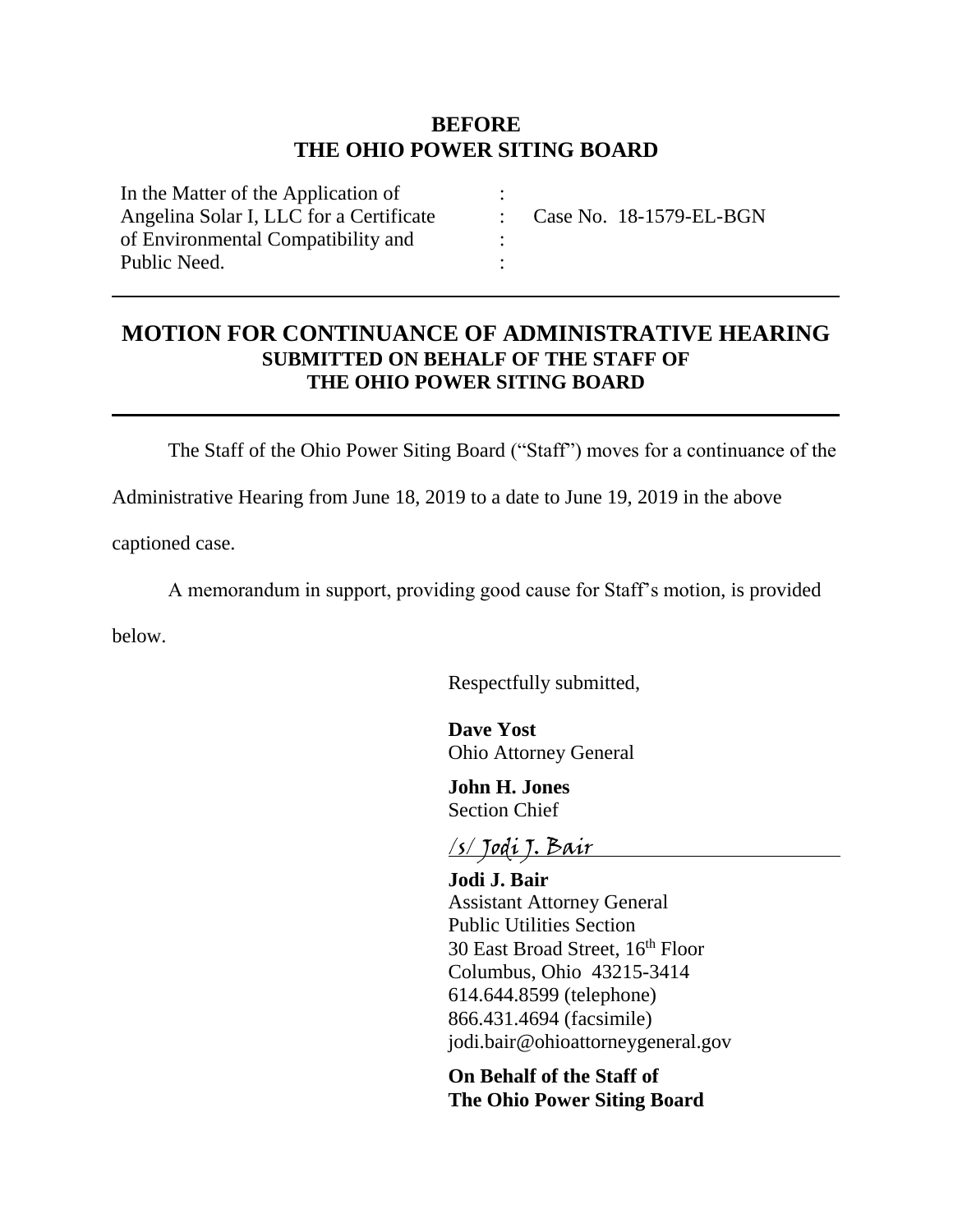### **MEMORANDUM IN SUPPORT**

The Staff respectfully requests a continuance of the Administrative Hearing that is currently scheduled for June 18, 2019 at 10:00 a.m. in this case. The reason for the motion for continuance is due to a conflict of scheduling for Staff's attorney. Counsel for Staff contacted the parties in the case and they do not object to Staff's request for a continuance of the hearing until June 19, 2019.

For the foregoing reasons, the Staff respectfully requests that the Attorney-Examiner grant Staff's unopposed motion for a continuance of the Administrative Hearing from June 18, 2019 to June 19, 2019.

Respectfully submitted,

**Dave Yost** Ohio Attorney General

**John H. Jones** Section Chief

## /s/ Jodi J. Bair

**Jodi J. Bair** Assistant Attorney General Public Utilities Section 30 East Broad Street, 16th Floor Columbus, Ohio 43215-3414 614.644.8599 (telephone) 866.431.4694 (facsimile) jodi.bair@ohioattorneygeneral.gov

**On Behalf of the Staff of The Ohio Power Siting Board**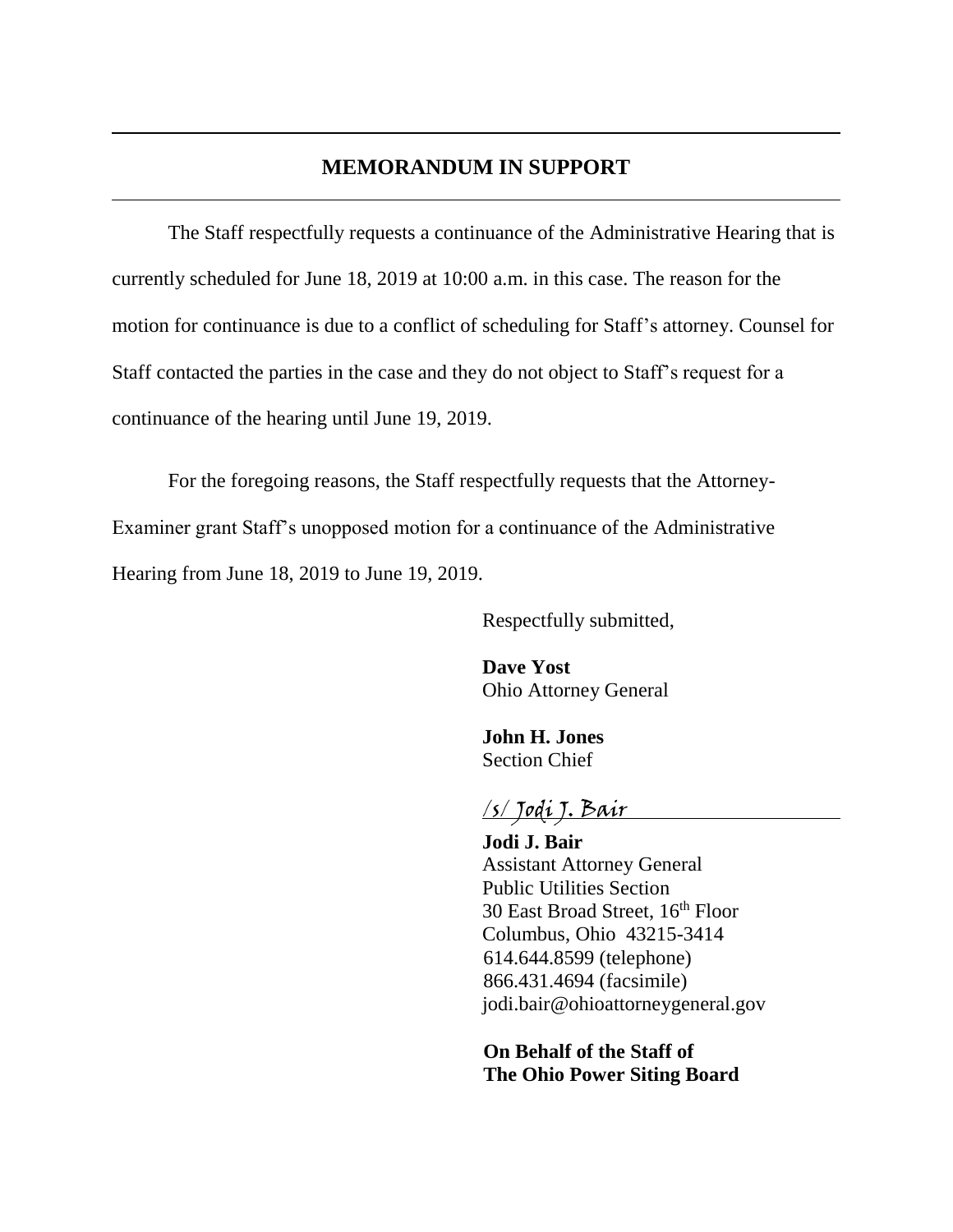#### **PROOF OF SERVICE**

I hereby certify that a true copy of the foregoing **Motion for Continuance of** 

**Administrative Hearing**, submitted on behalf of the Staff of the Ohio Power Siting

Board, was served via United States mail or electronic mail, upon the following Parties of

Record, this 28th day of May 2019.

/s/ Jodi J. Bair

**Jodi J. Bair** Assistant Attorney General

#### **Parties of Record:**

**Chad A. Endsley Leah F. Curtis Amy M. Milam** Ohio Farm Bureau Federation 280 North High Street P.O. Box 182383 Columbus, Ohio 43218-2383 cendsley@ofbf.org lcurtis@ofbf.org amilam@ofbf.org

**Michael J. Settineri MacDonald W. Taylor** Vorys, Sater, Seymour and Pease LLP

52 East Gay Street Columbus, Ohio 43215 mjsettineri@vorys.com mwtaylor@vorys.com

#### **Dylan F. Borchers**

Bricker & Eckler LLP 100 South Third Street Columbus, Ohio 43215-4291 dborchers@bricker.com

**W. Joseph Scholler Thaddeus M. Boggs** Frost Brown Todd LLC 9277 Centre Pointe Drive, Suite 300 West Chester, Ohio 45069-4866 jscholler@fbtlaw.com tboggs@fbtlaw.com

#### **Kathryn M. West**

Preble County Prosecutor's Office 101 East Main Street Eaton, Ohio 45320

### **Jack A. Van Kley**

Van Kley & Walker, LLC 132 Northwoods Boulevard, Suite C-1 Columbus, Ohio 43235 jvankley@vankleywalker.com

#### **Christopher A. Walker**

Van Kley & Walker, LLC 137 North Main Street, Suite 316 Dayton, Ohio 45402 cwalker@vankleywalker.com